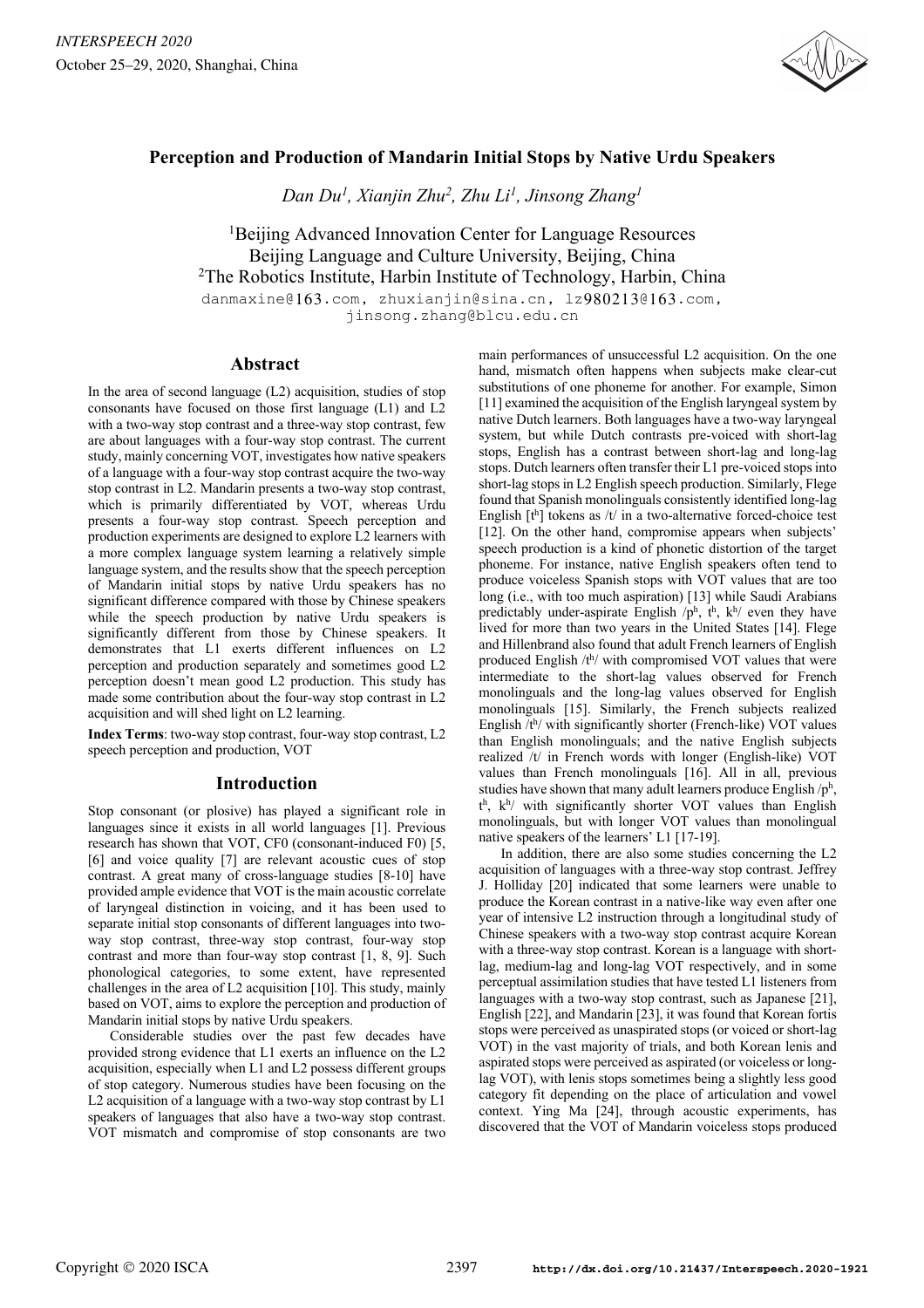by native Korean speakers, influenced by Korean lenis and fortis, is between Mandarin voiceless stops and Korean lenis.

As we can see, there are voluminous academic work contribute to L2 acquisition of languages with a two-way stop contrast and some work about languages with a three-way stop contrast, but few are about languages with a four-way stop contrast. Therefore, the current study investigated the case of L1 speakers of Urdu, a language with a four-way stop contrast among negative long-lag, negative short-lag, short-lag and longlag VOT stops (i.e. voiced aspirated, voiced unaspirated, voiceless unaspirated and voiceless aspirated stops), learning Mandarin, a language with a two-way stop contrast between short-lag and long-lag stop contrast. As shown in Table 1, there are 18 stops in Urdu, and they are all four-way stop contrast except the uvular  $/q$  and glottal  $/2$ . There are two noteworthy features of the inventory of consonant phonemes in Urdu, among which the distinction between voiced aspirated and unaspirated stops contribute to its difference from its European cousins [25]. Concerning the topic of this study, only bilabial, dental and velar stops in Urdu are considered. There are 6 stops in Mandarin as shown in Table 2, and they are differentiated by aspiration into two groups, voiceless aspirated and unaspirated stops. Aspiration of Mandarin stops represents a great challenge for those who learn Mandarin as an L2. It's said that Kenneth L. Pike can't pronounce Mandarin aspirated stops well even though he is a famous American linguist with excellent articulatory skills and profound theoretical knowledge [26]. Aspirated stops are also one of the difficulties for Japanese speakers [27] and European language speakers [28]. In the process of annotation, it's also found that aspiration is difficult for Urdu speakers, for instance, they often pronounce Mandarin  $/p^h$ / as  $/p$ /. Although both languages share similar voiceless stop category, there are still differences between them, such as orthography [29], subtle differences of VOT values, etc. The purpose of the study is to examine what challenges the differences between Mandarin and Urdu stops have given rise to in L2 acquisition.

Table 1: *Stops of modern standard Urdu* [29].

|             | <b>Bilabial</b> | Dental      | Retroflex | Velar | Uvular | Glottal |
|-------------|-----------------|-------------|-----------|-------|--------|---------|
| unaspirated |                 |             |           |       |        |         |
| unaspirated |                 |             |           |       |        |         |
| aspirated   | hh              | $d^{\rm b}$ |           |       |        |         |
| aspirated   |                 | +h          |           | k'n   |        |         |
|             |                 |             |           |       |        |         |

| Table 2: Stops of standard Mandarin Chinese [30]. |  |  |
|---------------------------------------------------|--|--|
|---------------------------------------------------|--|--|

|             | <b>Bilabial</b> | Dental | Velar |
|-------------|-----------------|--------|-------|
| unaspirated |                 |        |       |
| aspirated   |                 |        | رابر  |
|             |                 |        |       |

## **Design and Methodology**

Two experiments have been conducted in this part, one perception and another production of Mandarin initial stops by native Urdu speakers. All experiments were programmed and presented to participants using Matlab.

#### **1.1. Perception**

### *2.1.1 Participants*

The participants were 15 native Chinese-speaking adults (9 females, 6 males, age range: 22 to 24 years) and 15 native Urduspeaking adults (12 males, 3 females, age range: 21 to 29 years) with no self-reported history of speech, language, or hearing problems. All Chinese participants are graduate students, and all Urdu participants consist of undergraduate and graduate students with HSK 5. Informed written consents were obtained from all participants before the experiment begins.

#### *2.1.2 Stimuli*

VOT values of stops vary even in the same category, thus the materials used in the experiment below were derived from naturally reading materials of Mandarin monosyllables. These monosyllables are chosen from the BLCU-SAIT speech corpus, including those speech pronounced by one male and one female who have passed the *Putonghua Shuiping Ceshi*, the national standard Mandarin proficiency test in China, with the first-level certificate. Speech materials are consonant-vowel (CV) syllables (as shown in Table 3), which were used to make continua from aspirated sounds to unaspirated counterparts by cutting back VOT values in equal steps. Every continuum has ten stimuli, and they are constructed through Praat script [31].

|  |  |  | Table 3: CV syllables used for speech continuum synthesis. |  |
|--|--|--|------------------------------------------------------------|--|
|  |  |  |                                                            |  |

|                   | /a/                   |
|-------------------|-----------------------|
| $/p^h/$           | $\lceil p^h a \rceil$ |
| /t <sup>h</sup> / | $\lceil t^h a \rceil$ |
| /k <sup>h</sup> / | $[k^{\text{h}}a]$     |

#### *2.1.3 Procedure*

A familiarization task was presented before each identification and discrimination task to make participants know how to manage the computer and the experiment procedure.

In the identification test, participants were presented with single tokens chosen randomly from the VOT continua. For each token presented to them, they had to decide which one they heard and mouth-clicked on the right answer shown on the computer screen (e.g. ba and pa; da and ta; or ga and ka). For each continuum, participants were presented with 3 repetitions of each token in the test phase. This made a total of 90 trails (three syllables  $\times$  ten steps  $\times$  three repetitions) presented in a random order. The intertrial interval was set to 1s both in the training phase and the testing phase. Participants were asked to label the target syllable with a forced choice between two Chinese syllables on the screen. They could listen to each language sample as often as they liked.

In the discrimination test, the method of Peng [32] were adopted, stimuli were presented in pairs. For each speech continuum, a total of 26 pairs, 16 consisted of two different stimuli separated by two steps on the speech continuum, in either forward (1-3, 2-4, 3-5, 4-6, 5-7, 6-8, 7-9, 8-10) or reverse order (3-1, 4-2, 5-3, 6-4, 7-5, 8-6, 9-7, 10-8), and 10 consisted of the 10 stimuli on the speech continuum each paired with itself (same pairs). The above 26 pairs were repeated to each participant for three times randomly. After hearing each pair, participants were instructed to judge whether the two stimuli were identical or not, and to mouse-clicked on a "same" or "different" option on the computer screen. The identification and discrimination tasks took approximately 30 to 40 minutes.

#### **1.2. Production**

The production data in this part was also collected from the BLCU-SAIT speech corpus, and participants consist of 40 speakers (20 Chinese speakers and 20 Urdu speakers, age range: 22 to 29 years. Urdu speakers all have the certificate of HSK 5. ), and none reported any speech or hearing impairment at the time of testing. Informed written consents were obtained from all participants before the recording begins. All the production materials have been labeled by three graduate students with phonetics background, and only correct pronunciation of initial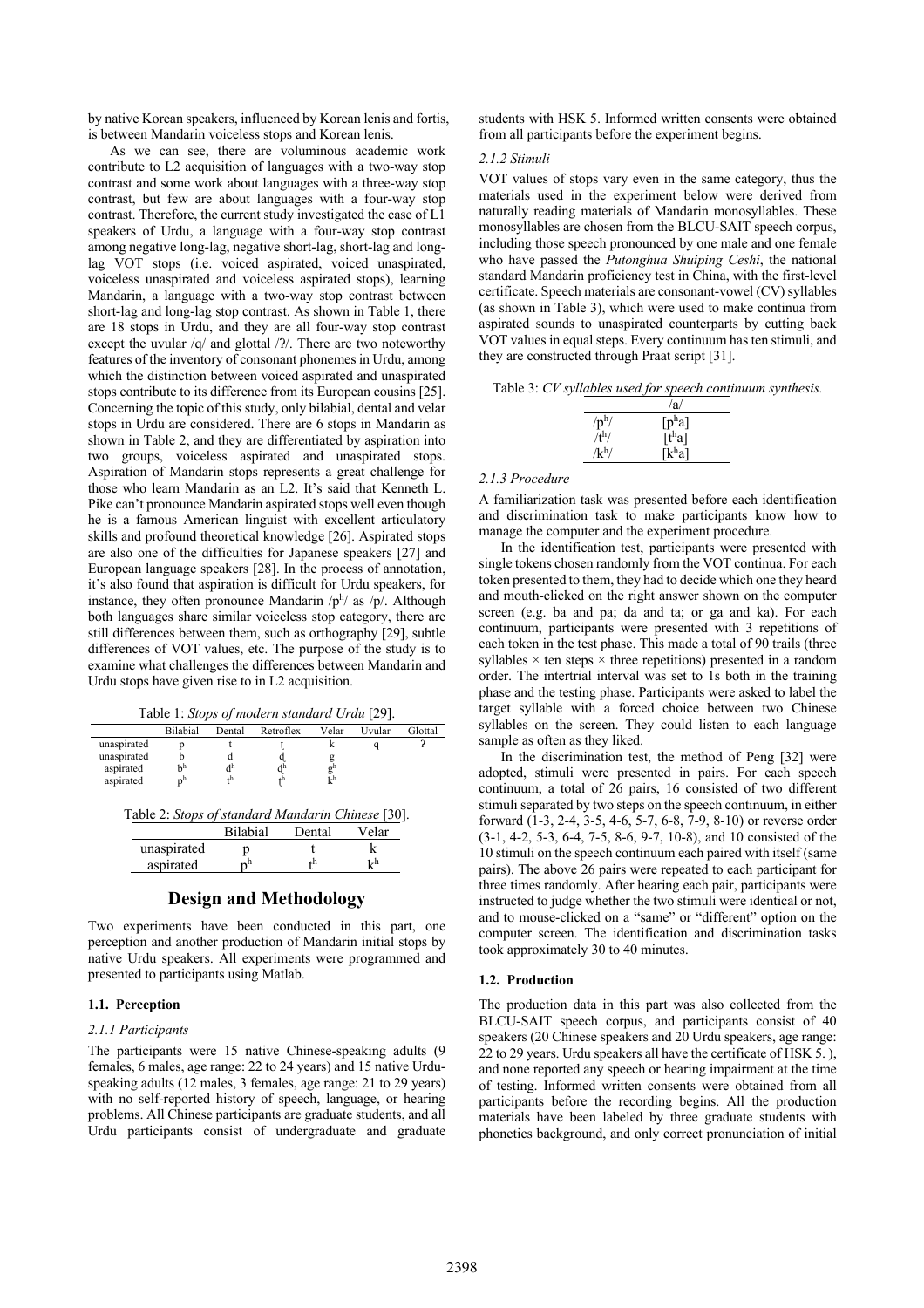stops have been adopted in the experiment. Thus, voicing errors or place of articulation errors were not included in the analyses. In a nutshell, 5841 Mandarin monosyllables beginning with stops in the initial position were considered in the production experiment. These syllables have covered almost all possible vowel context with stops in Chinese. Their VOT were measured by Praat scripts after adjusting all results of automatic segmentation carefully.

#### **Results**

The perception and production data of the above two experiments have been collected.

Figure 1 and Figure 2 are the results of speech production experiment. We can see from the Figure 1 that the mean VOT of Mandarin aspirated initial stops produced by Urdu speakers are smaller than those produced by Chinese speakers  $(p<0.01)$ , while the mean VOT of Mandarin unaspirated initial stops produced by Urdu speakers are larger than those produced by Chinese speakers (p<0.05), and an independent sample *t*-test confirmed their significant difference. Urdu speakers have produced more outliers than Chinese speakers, which indicates that their VOT production of Mandarin initial stops has more disturbance.

From Figure 2 (a) and (b), we know that both Mandarin aspirated and unaspirated initial stops produced by Urdu speakers have wider VOT distribution than those produced by Chinese speakers. The VOT range of unaspirated stops is from 20ms to 160ms and those of aspirated stops 20ms to 220ms produced by Urdu speakers while the VOT range of unaspirated stops is from 20ms to 120ms and those of aspirated stops 60ms to 200ms produced by Chinese speakers. And the VOT between aspirated and unaspirated stops produced by Urdu speakers has much more overlap. The different peaks of aspirated and unaspirated stops in Figure 2 (a) and (b) indicate that the VOT of Mandarin aspirated initial stops produced by Urdu speakers are smaller than those by Chinese speakers, but unaspirated ones

 $1000$  $800$ Frequeency Frequeency cho 600  $402$ 393 372 400 273 132 144 200 108  $\leq$ 6  $\sqrt{2}$   $\sqrt{27}$  $\frac{7}{2}$  6  $\Omega$ 20 40 60 80 100 120 140 160 180 200 VOT (ms)<br>unaspirated aspirated

are the opposite. This result is in keeping with what shown in Figure 1.

The results of speech perception experiment are shown in Figure 3 (a) to (c). From the three figures, we can see that as for the continuum /pa/-/pha/ and /ta/-/tha/, the category boundaries for Chinese and Urdu speakers are both between stimulus 5 and 6, and the categorical boundaries of Urdu learners falls at a later point than those of Chinese speakers of these two continua. For continuum /ka/-/k $h$ a/, the categorical boundary is approaching stimulus 5 for native Urdu speakers and between stimulus 5 and 6 for Chinese speakers. Although the category boundaries of continuum /ka/-/kha/ between Chinese and Urdu speakers varies more than those of continuum /pa/-/pha/ and /ta/-/tha/, there is no significant difference of the category boundaries between Chinese and Urdu speakers ( $p$  $>$ 0.05). The discrimination peaks of continuum /ka/-/kha/ of Chinese and Urdu speakers differs more widely than those of continuum /pa/-/ph a/ and /ta/-/th a/. The discrimination peaks of these three continua also have no significant difference between Chinese and Urdu speakers  $(p>0.05)$ . Taken together, it can be speculated that Urdu learners have formed the ability of categorical perception of Mandarin aspirated and unaspirated initial stops, and such ability is nearly same with Chinese speakers.



Figure 1: *Box plot of VOT values of initial stops in Mandarin monosyllables produced by native Chinese speakers (CNS) and Urdu learners of Chinese (ULC).*



Figure 2: *The frequency of VOT values of Mandarin monosyllables produced by Chinese speakers (a) and Urdu speakers (b).*



Figure 3: *Identification (solid lines) and discrimination (dashed lines) curves of continuum /pa/ - /ph a/ (a), /ta/ - /th a/ (b) and /ka/ - /kh a/ (c). Blue lines represent Urdu learners of Chinese (ULC) and Orange lines serve for native Chinese speakers (NCS).*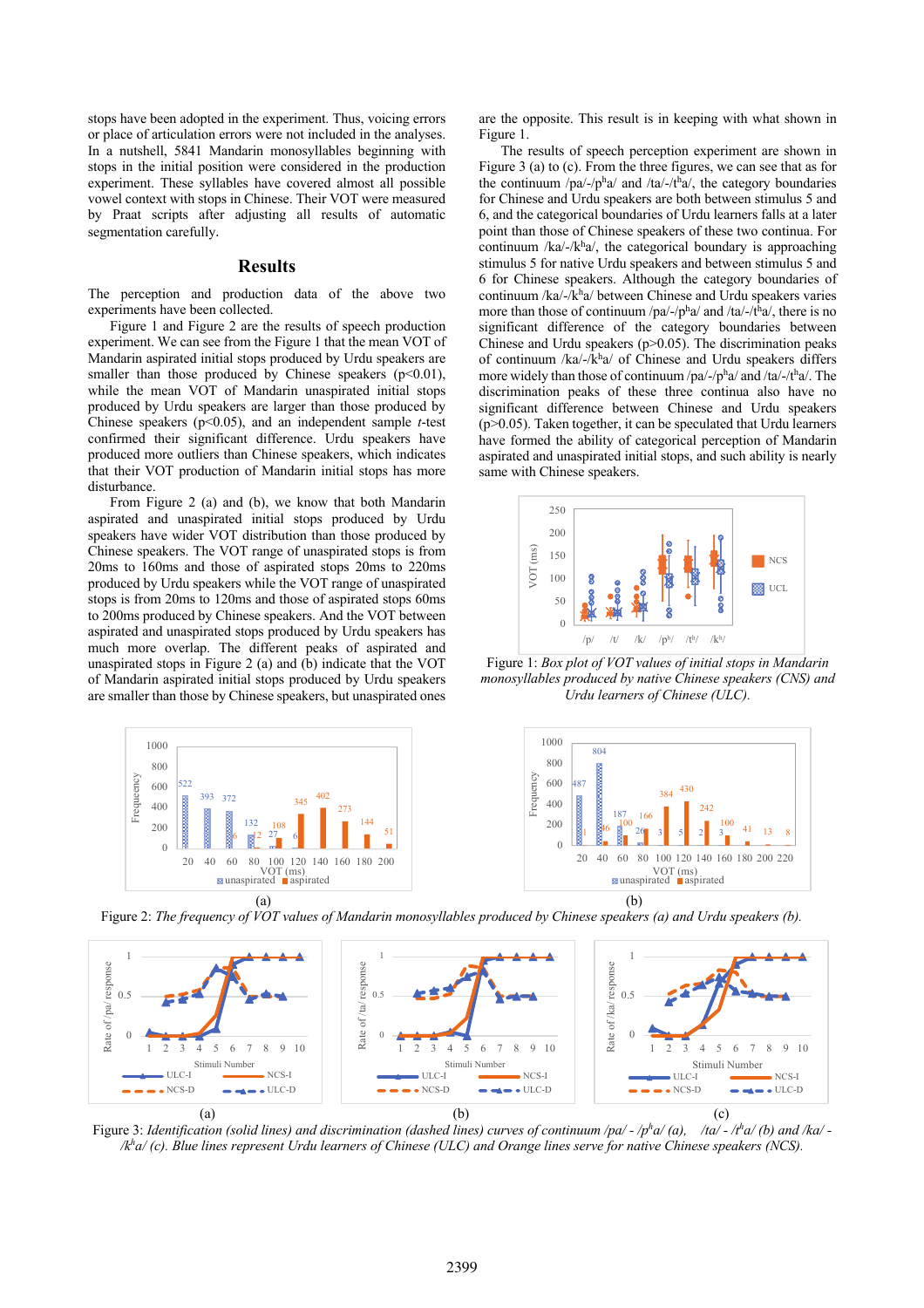## **Discussion**

The current study has examined the perception and production of Mandarin initial stops by native Urdu speakers. Speech perception and production experiments have been applied to investigate their L2 acquisition. In this study, we have taken one step further toward the four-way stop contrast in the area of L2 acquisition.

The perception results indicate that the perception of Mandarin initial stops by Urdu and Chinese speakers is similar as there is no significant difference between identification and discrimination of stop continua by them, which demonstrates that it's relatively easy for Urdu speakers to perceive Mandarin initial stops and they can master the perception of these phonemes after a period of learning. As there are four-way stop contrast in Urdu, including the two laryngeal types in Mandarin, Urdu learners are at a higher start point in learning Mandarin initial stops than others whose languages have totally different laryngeal types from Mandarin. The stop consonant system of Urdu has already had voiceless aspirated and unaspirated stops, which enable Urdu speakers advantages to perceive Chinese counterparts. To a certain extent, the laryngeal system of Urdu facilitates their perception of Mandarin initial stops. The results, to a certain extent, also conform with a theory that those languages with a more complex language system will learn a language with a more simple language system easily [33].

In comparison, the production of Mandarin initial stops of Urdu and Chinese speakers is significantly different, which demonstrates that Urdu speakers are poor in producing Mandarin initial stops authentically. In other words, their production of Mandarin initial stops is accented. Although there are also voiceless aspirated and unaspirated stops in Urdu, they are different from those of Mandarin in the duration of VOT [34, 35]. As the VOT of Urdu voiceless stops (aspirated stops are shorter while unaspirated ones are longer) are different from Mandarin counterparts, Urdu learners of Mandarin tend to compromise VOT affected by their L1. Furthermore, we have evidenced that Mandarin initial aspirated stops produced by native Urdu speakers differ much more from those produced by Chinese speakers compared with the unaspirated ones. Because, on the one hand, there is a very strong favoring of voiceless unaspirated stops over the voiceless aspirated ones in Urdu [29]. Whereas the full utilization of the four-way opposition of stops in the phonological paradigm of Urdu is a response to the communicative need for distinctive units, the marked skew in the frequency of usage for the four stop types in the language system is a response to the physiological-acoustic and human behavior constraints in their production. On the other hand, compared with unaspirated stops, aspirated ones are more marked [36], which, to some extent, prevents the target-like speech production of L2 learners.

Finally, the results show something about the relationship between speech perception and production. Previous studies have demonstrated mixed results of the relationship between speech perception and production. Former studies have shown evidence of both association and dissociation between two modalities. Perceptual Assimilation Model (PAM) [37, 38] and Speech Learning Model [39] suggest a close relation between perception and production. They argued that those who have excellent L2 speech perception are also good at L2 speech production, and they indicated that L2 production ability can be reflected by L2 perception. However, some studies found L2 learners' perception and production accuracy of non-native sounds sometimes are not correlated or moderately correlated [40, 41]. According to Strange [42], L2 segmental production and perception by experienced speakers of an L2 may be "uncorrelated". Congruent with the latter opinion, this study showed little relationship between perception and production of Mandarin initial stops by native Urdu speakers.

### **Conclusion**

We have examined the VOT perception and production of Mandarin initial stops by native Urdu speakers in this study. The question was explored through perception and production experiments. Overall, the results demonstrated that the perception of Mandarin initial stops of Urdu speakers is close to those of Chinese speakers while the production of Mandarin initial stops by native Urdu speakers has significant difference from those by Chinese speakers. These results suggest that when two languages use VOT to cue stop contrasts differently. L1 speakers of one language learning the other one as an L2 will often fail to produce L2 stops with native-like VOT. For learners of L1 with a four-way stop contrast learning L2 with a two-way stop contrast, the speech perception precedes production and there is little relationship between speech perception and production. This study has made some contribution about the four-way stop contrast in L2 acquisition and will shed some light on L2 acquisition.

## **Acknowledgments**

This study was supported by Advanced Innovation Center for Language Resource and Intelligence (KYR17005), the Science Foundation and Special Program for Key Basic Research fund of Beijing Language and Culture University (the Fundamental Research Funds for the Central Universities) (20YJ040002, 16ZDJ03), Research Funds of Scientific Research Project (17YPY054), the Fundamental Research Funds for the Central Universities, and the Research Funds of Beijing Language and Culture University (20YCX134). Jinsong Zhang is the corresponding author.

### **References**

- [1] C. Henton, P. Ladefoged, I. Maddieson, "Stops in the world's languages," *Phonetica*, vol. 49, no. 2, pp. 65–101, 1992.
- [2] J. L. Schwartz, L. J. Boë, P. Badin, T. R. Sawallis, "Grounding stop place systems in the perceptual-motor substance of speech: On the universality of the labial-coronal-velar stop series," *Journal of Phonetics*, vol. 40, no. 1, pp. 20–36, 2012.
- [3] I. Maddieson, *Consonant Inventories*, The World Atlas of Language Structures Online, Available online at https://wals.info/, 2013.
- [4] M. K. Gordon, *Phonological Typology*. Oxford: Oxford University Press, 2016.
- [5] J. Kingston, R. L. Diehl, C. J. Kirk, et al. "On the internal perceptual structure of distinctive features: The voice contrast," *Journal of Phonetics*, vol. 36, no. 1, pp. 28-54, 2008.
- [6] J. P. Kirby, D. R. Ladd, "Effects of obstruent voicing on vowel F0: Evidence from "true voicing" languages," *Journal of the Acoustical Society of America*, vol. 140, no. 4, pp. 2400–2411, 2016.
- [7] R. P. Dixit, "In defence of the phonetic adequacy of the traditional term 'voiced aspirated'," *UCLA Working Papers in Phonetics*, vol. 67, pp. 103–111, 1987.
- [8] L. Lisker, A. Abramson, "A cross-language study of voicing in initial stops: Acoustical measurements," *Word*, vol. 20, pp. 384– 422, 1964.
- [9] T. Cho, D. H. Whalen, G. Docherty, "Voice onset time and